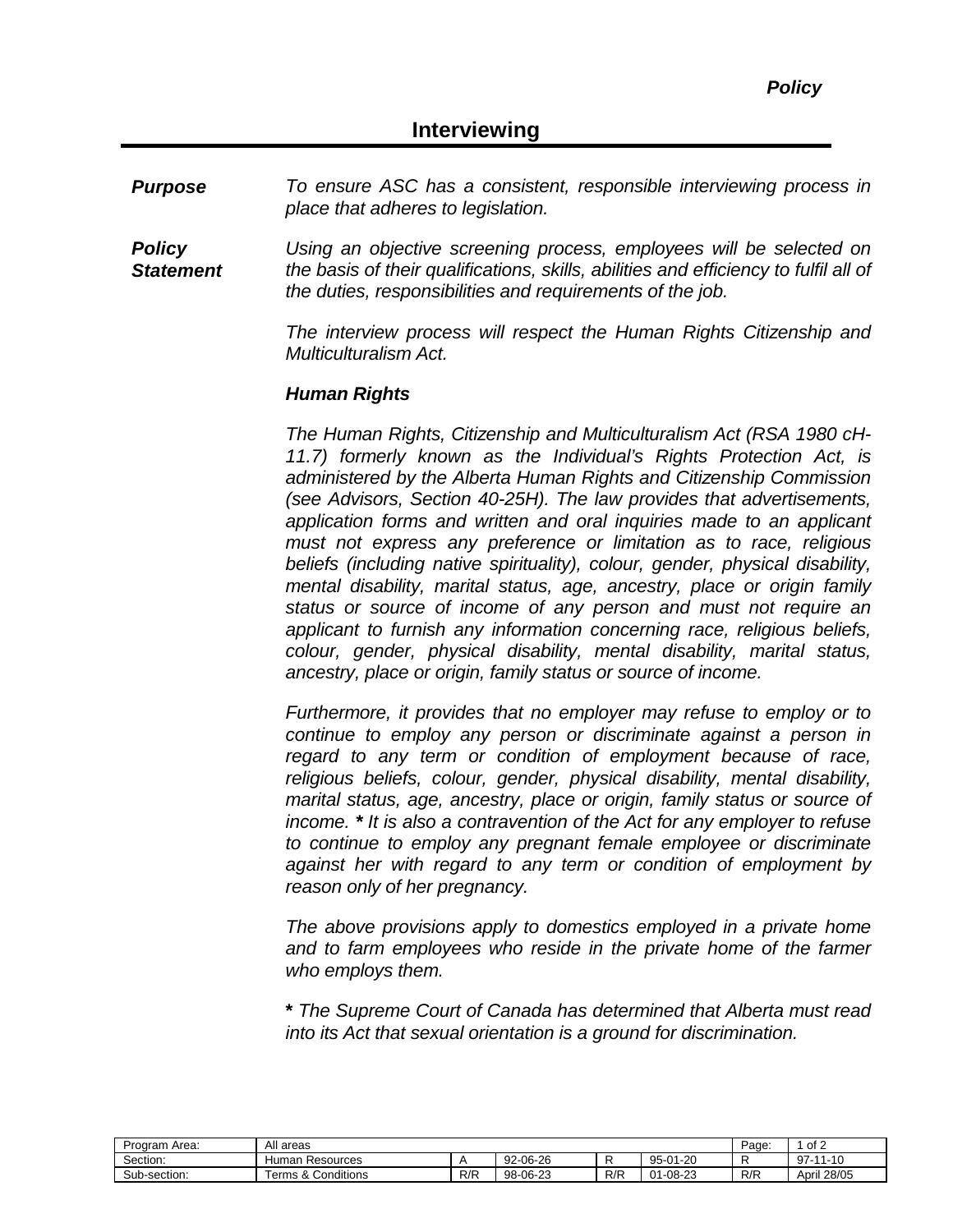#### *Employment of Foreign Workers*

*It is the policy of the government of Canada that citizens and permanent*  residents have the first opportunity of filling job vacancies in Canada. If *qualified people are not available in Canada, the recruitment of foreign workers will be considered.* 

*Foreign workers are either:*

- *1. non-immigrants, coming into Canada for temporary or seasonal jobs on an employment authorization. (The duration of an employment authorization will vary. However, it will only facilitate a temporary stay). Or:*
- *2. immigrants admitted to Canada for permanent residence to fill positions of a permanent nature. Once permanent resident status has been granted, immigrants become permanent residents of Canada with the same access to employment as Canadian citizens.*

*Employers considering the recruitment of foreign workers should not proceed without first consulting a Canada Employment Centre (CEC) in order to determine whether foreign workers are necessary.*

*Employers may enlist the services of an agent to help find suitable foreign workers, but a formal job offer must be made by the employer through the Canada Employment Centre. If the CEC approves the job offer, the decision will be communicated to the immigration office where the worker will be applying. An immigration officer will determine if the prospective foreign worker meets the requirements of Canadian immigration law and the qualifications set out in the job offer.*

*Employers are advised to identify staff requirements well in advance of actual need. Employers should not seek foreign workers before contacting a CEC. Even if an employer thinks a suitable worker has been found, the CEC must still check the job offer to determine if there are Canadian citizens or permanent residents to fill the job. The process of bringing in foreign workers is also time consuming. The laws and policies of the source country, as well as those of Canada, must be taken into account.*

| ı Area:<br>Program | All areas                             | Page. | - of ∩   |     |                        |     |                |
|--------------------|---------------------------------------|-------|----------|-----|------------------------|-----|----------------|
| Section:           | Human Resources                       |       | 92-06-26 |     | -20<br>$95 - 01$<br>ັບ |     | $1 - 10$<br>97 |
| Sub-section:       | Conditions<br>$\bullet$<br>Terms<br>∼ | R/R   | 98-06-23 | R/R | $-08-23$<br>n,<br>ິ    | R/R | 28/05<br>April |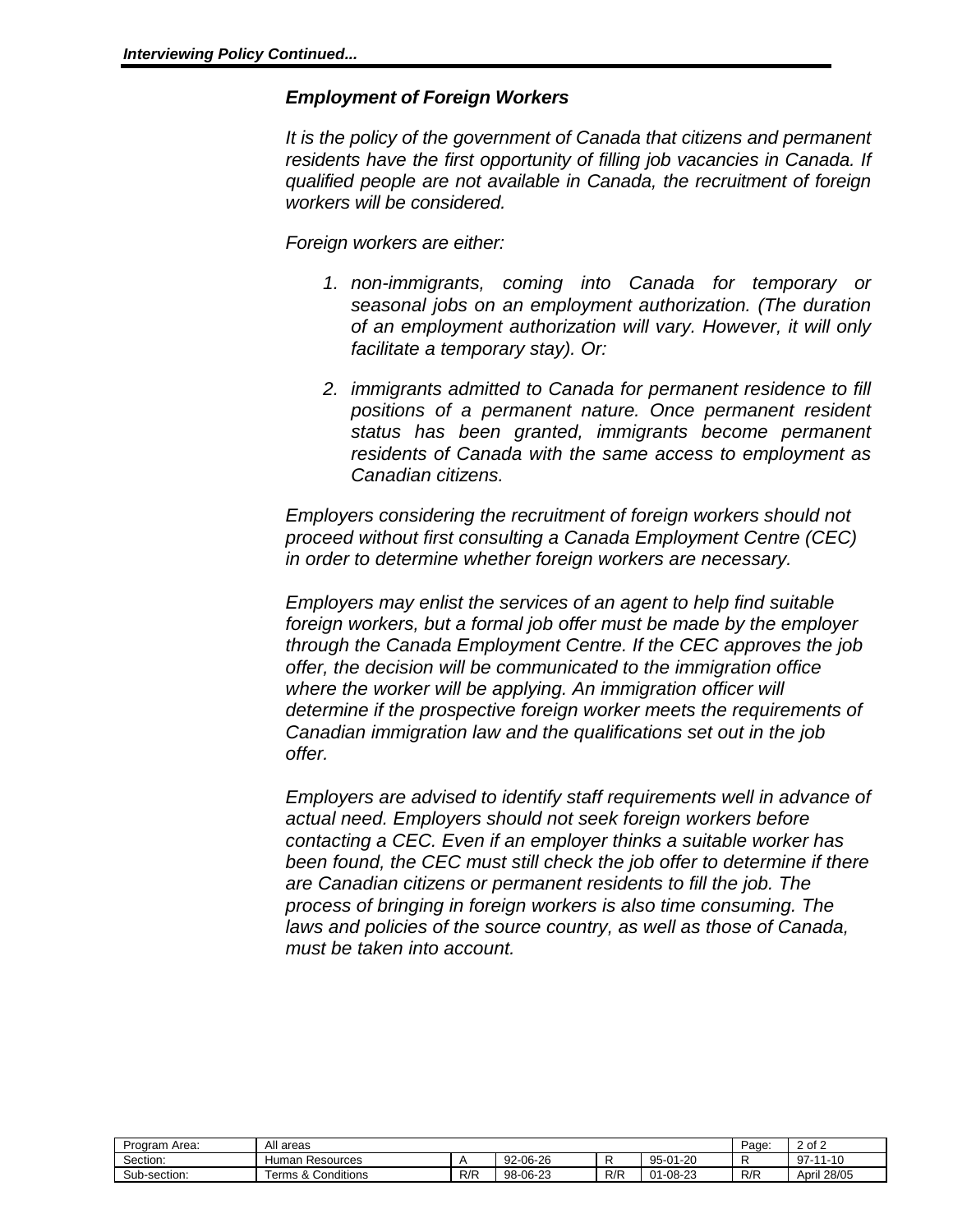- 1. All resumes received will be date stamped and recorded on the master resume list.
- 2. Resumes received for specific competitions will be placed in the file for the competition.
- 3. Resumes received non specific to a competition will be placed in the general resume file.
- 4. After completion of a competition, resumes are returned to the secretary to be filed in the general resume file, unless an individual does not want their resume retained.
- 5. If an individual is not suitable for any position, their resume is forwarded to the Executive Director/Services Director.
- 6. Only the resumes are retained. Interview information is transitional and is shredded by the interviewers. Exceptions are the successful applicant will have the requests for references check forms retained.
- 7. Using a bring forward system the resume box will be updated weekly and any resumes dated back 6 months will be shredded.
- 8. Resumes are subject to confidentiality and accessible only by Supervisors and Administration.

## **Screening**

- 1. Whenever possible, the area team is consulted for input on the qualities, characteristics and special skills desirable for their team.
- 2. An interview team must have two people. The team consists of a minimum of one manager and may include: other managers, a team member, the person receiving services and/or the family.
- 3. The team would consider the following when screening for potential interviews:
	- a) education;
	- b) past related experience;
	- c) demonstrated commitment to the job;
	- d) input from service area team re: desirable qualities and special skills required for the team;
	- e) content of covering letter; and
	- f) C.P.R., First Aid and Class 4 license (if applicable)
- 4. If there is a significant number of potential interviews after the initial screening, each team member should rate the potential interviewees accordingly and choose the top rated individuals (keep remaining screened resumes in reserve until interviews are confirmed).
- 5. After determination of the applicants to be interviewed is made, the designate will contact the candidates for interview times. The designate may ask the candidates to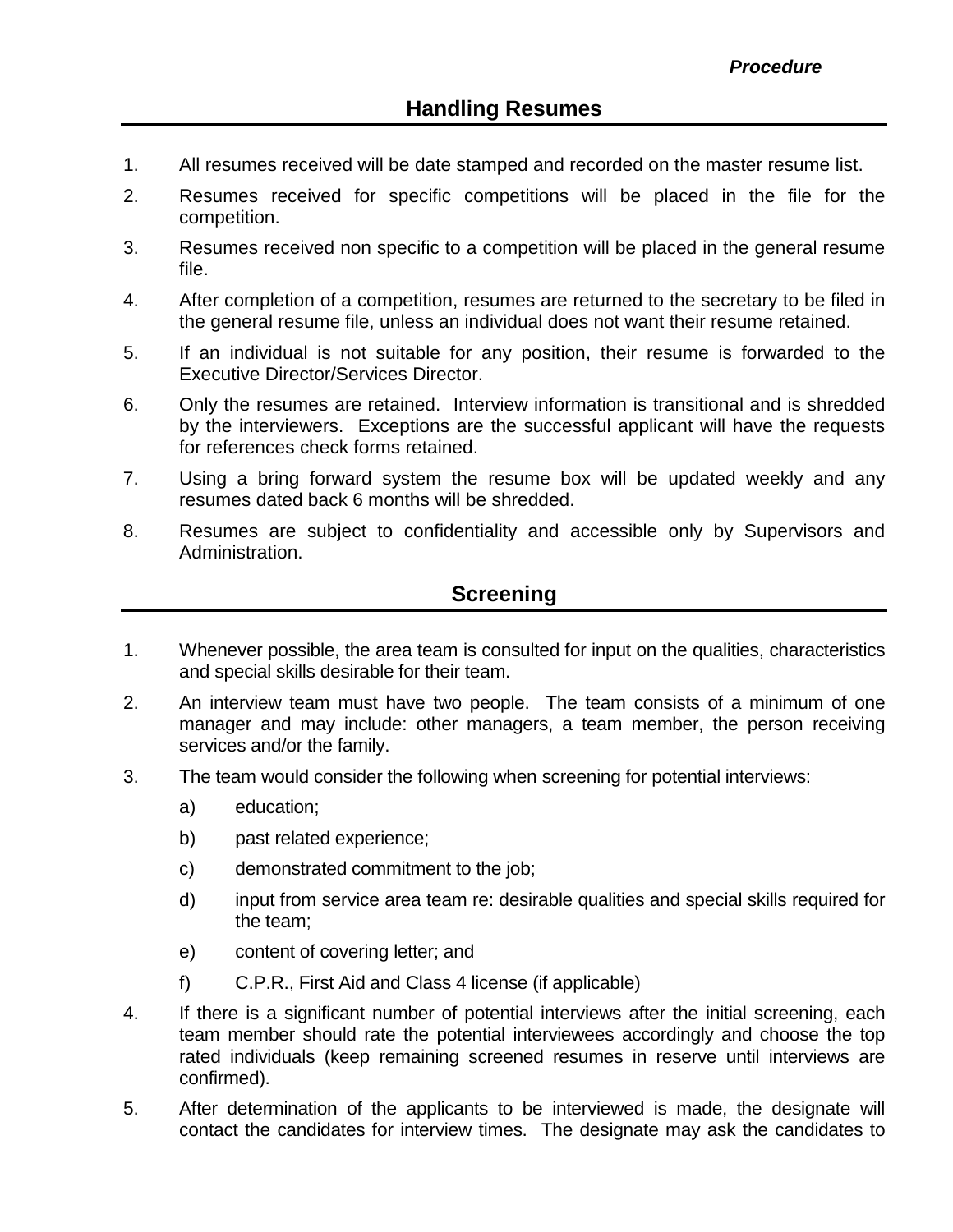bring proof of qualifications to the interview. A schedule of interview times/names is coordinated with interview team.

# **Interview Format**

- 1. In cases where deemed appropriate, working interviews will be conducted prior to the offer of employment.
- 2. The interview will be done in a professional manner.
	- a) For Coordinators: Executive Director/Services Director and/or other Management Team members.
	- b) For Team Leaders/LifeSkills Managers: Coordinators, other Team Leaders/LifeSkills Managers and Team Members.
	- c) For direct service delivery employees: Team Leaders/LifeSkills Managers, Coordinators and Team Members.

Note: The Executive Director/Services Director may participate in any interview.

- 3. Interviewing for individual services in which families are involved, will follow the same procedures, and in addition, once prospective candidates have been selected, families will be given the opportunity to participate in final selection interviews.
- 4. The interview format consists of a general set of questions pertaining to confidentiality, ethics, etc., and questions specific to the area being interviewed for. Interview team members plan for the sharing of questions. Interview team members refine and categorise the questions to be asked.
- 5. Interview team members review selected questions to ensure that the questions are in accordance with accepted practises and do not contravene individual rights (see attached for guidelines from the Individual Rights Protection Act).

# **Conducting the Interview**

- 1. Area overviews and applicable position descriptions will be given to the applicant when they come in for their interview. Time will then be allowed for the applicant to read the information prior to the interview.
- 2. Applicants may be asked for their proof of qualifications.
- 3. Predetermined questions as well as discretionary questions are asked.
- 4. Information may be noted throughout the interview. This information is transitional and is not retained.
- 5. Signatures for a minimum of two requests to obtain reference information are obtained from the applicant.
- 6. Indication is given to the applicant of when they may expect notification of decision.
- 7. After applicant leaves the interview, the interview team members individually complete their rating. Ratings are then reviewed and compiled by the team and the successful candidate is determined.

| Program Area:            | All areas                              | Page: | 2 of 7   |     |          |  |          |
|--------------------------|----------------------------------------|-------|----------|-----|----------|--|----------|
| <b>Standard Covered:</b> | $\Omega$<br>3 & 2.1. <sup>2</sup><br>ጼ |       | 92-06-26 | R/R | 95-01-20 |  | 97-11-10 |
| <b>ASC Accreditation</b> |                                        | R/R   | 98-06-23 | -   | 03-08-31 |  |          |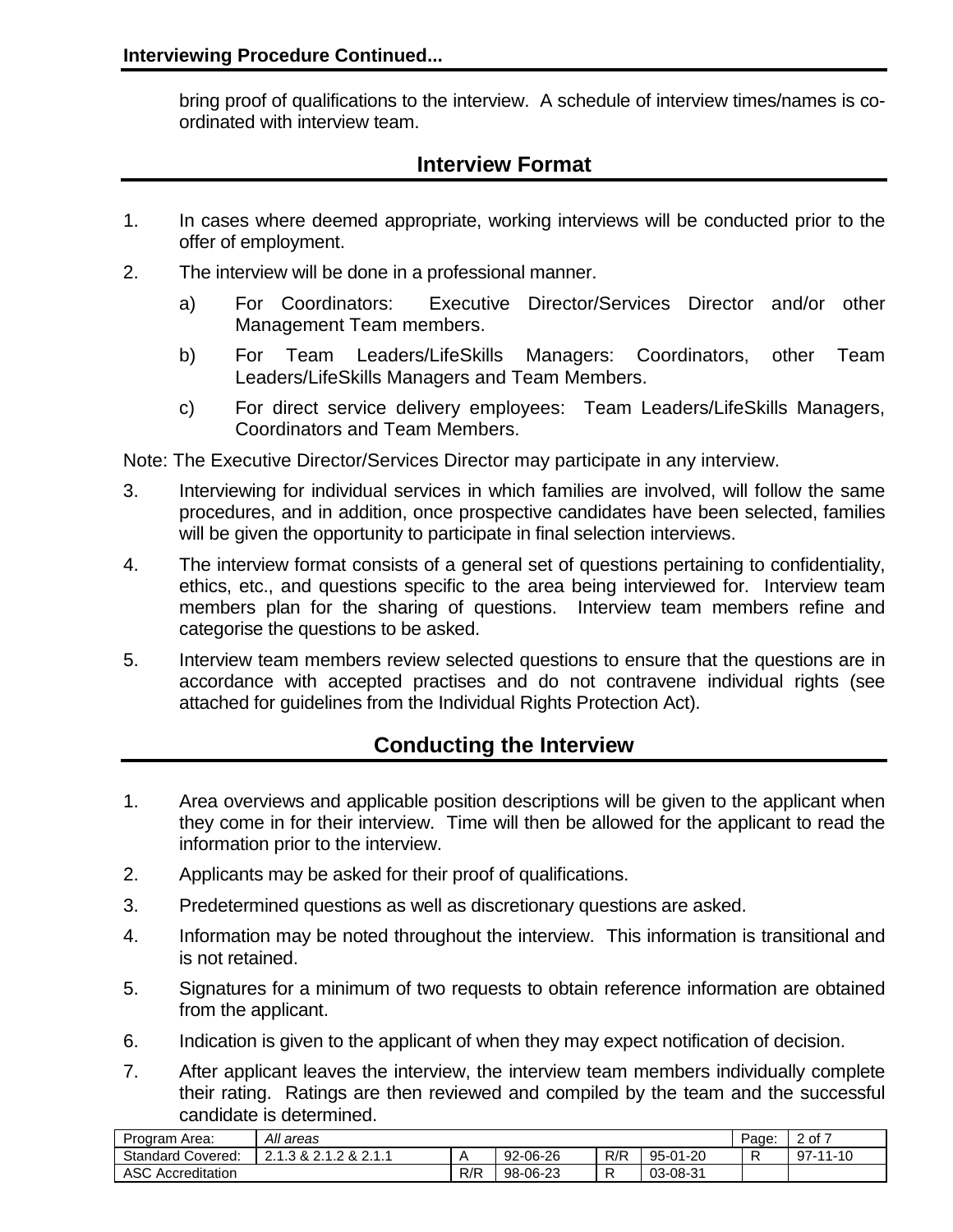## **Post Interview**

- 1. A designate from the interview team will complete at least two reference checks for the candidate and document this on the applicant assessment form.. If the reference checks are acceptable, after consultation with and approval by the Executive Director/Services Director, the designate will make a verbal offer of employment to the candidate.
- 2. A written offer of employment is completed by the Executive Director/Services Director (see procedure for Offer of Employment/Letter of Agreement, under Contractual Agreements for employees - located in the Financial Section of the ASC Policy binder).
- 3. If the offer is accepted, a time will be arranged for the successful candidate to meet with the Office Manager to complete the necessary commencement forms.
- 4. Candidates interviewed, but not selected for the position, will be advised of their status in a letter of regret, wherever possible within two weeks following the position appointment.

| Program Area:            | All areas              | Page: | of 7 ر<br>ັບ |     |          |  |          |
|--------------------------|------------------------|-------|--------------|-----|----------|--|----------|
| <b>Standard Covered:</b> | ົາ 4<br>8.2 د<br>- 22. |       | 92-06-26     | R/R | 95-01-20 |  | 97-11-10 |
| <b>ASC Accreditation</b> |                        | R/R   | 98-06-23     |     | 03-08-31 |  |          |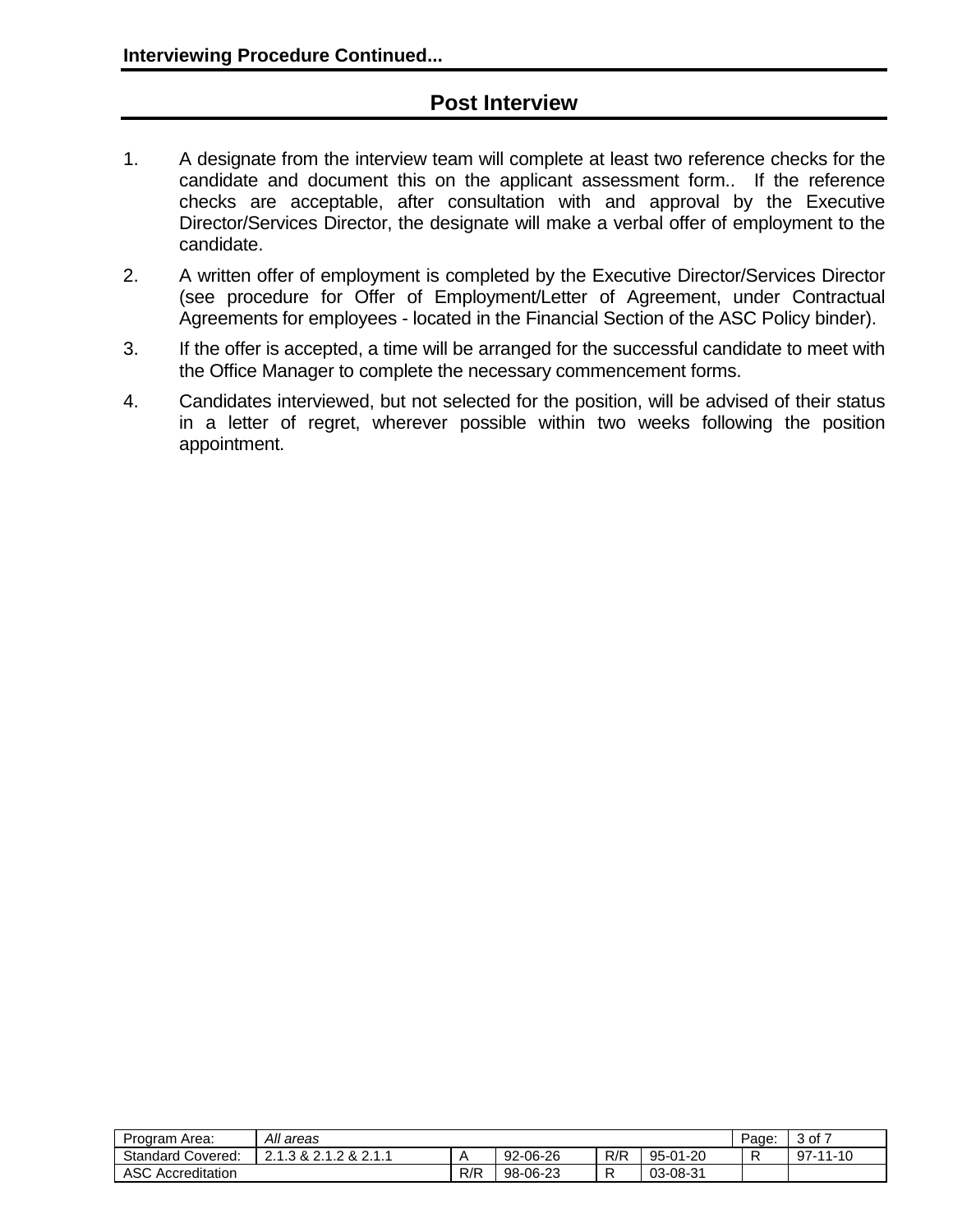## **Interview Guide**

The following are guidelines from the Individual's Rights Protection Act, which outline the questions that should *not* be asked in an interview:

Request for Photograph: Photographs cannot be requested as they reveal race, color, sex, physical disabilities, ancestry. If a photograph is required for identification purposes, it may be requested after an offer of employment has been made and accepted.

Request for Applicant's Sex: Any question that requires disclosure of an applicant's sex, is a direct violation of Section 8(1) (b) and therefore, not permitted. This includes a direct inquiry or requiring the applicant to specify Mr., Mrs., Miss, or Ms.

Marital Status: Inquiries which directly or indirectly make reference to marital status are not prohibited by the Act. However, if this information is made known to the employer, and applicants are screened on the basis of factors such as perceived availability for and ability to travel, relocate or transfer, or to work shifts or irregular hours, a complaint could be alleged under Section 7(1): refusal to employ on the basis of marital status.

The commission therefore recommends that any such questions not be included. This includes request for designation such as "Mr., Mrs., Miss, or Ms.", asking for a previous or maiden name, request for names of relatives, dependents, or child care arrangements.

**Previous Name:** Requesting an applicant to provide a previous name may indirectly disclose marital status, sex, place of origin or ancestry. A refusal to employ on any of these basis, would be contrary to the Act, and any inquiry which requests an applicant to disclose information about sex, place of origin or ancestry, would be contrary to the Act.

This does not preclude an employer requesting this information for the purpose of employment, education or reference checks. The Commission suggests, however, that a request for any previous name be phrased "name used in previous employment and/or education for the purposes of reference check". Ideally, this information should be requested in the section dealing with past employment or references.

Next of Kin: The names of relatives or next of kin should not be asked in preemployment inquiries, as these can reveal the sex, martial status, place of origin or ancestry of the applicant. Where a name is needed for purposes of notification in an emergency, the question should be phrased "person to notify in case of an emergency".

Dependents, Child Care: Inquiries about an applicant's spouse, number of children or dependents, child care arrangements, and future family plans should be avoided. These questions are not related to the job in question and tend to indicate sex and marital status. Where applicable, valid inquiries would include: willingness to work the required schedule, to work rotating shifts, or to relocate.

| Program Area:            | All areas                       | Page. | 4 of 7   |     |          |  |                |
|--------------------------|---------------------------------|-------|----------|-----|----------|--|----------------|
| <b>Standard Covered:</b> | 0.21<br>&<br>⌒ ィ<br><u>. . </u> |       | 92-06-26 | R/R | 95-01-20 |  | $97 - 11 - 10$ |
| <b>ASC Accreditation</b> |                                 | R/R   | 98-06-23 |     | 03-08-31 |  |                |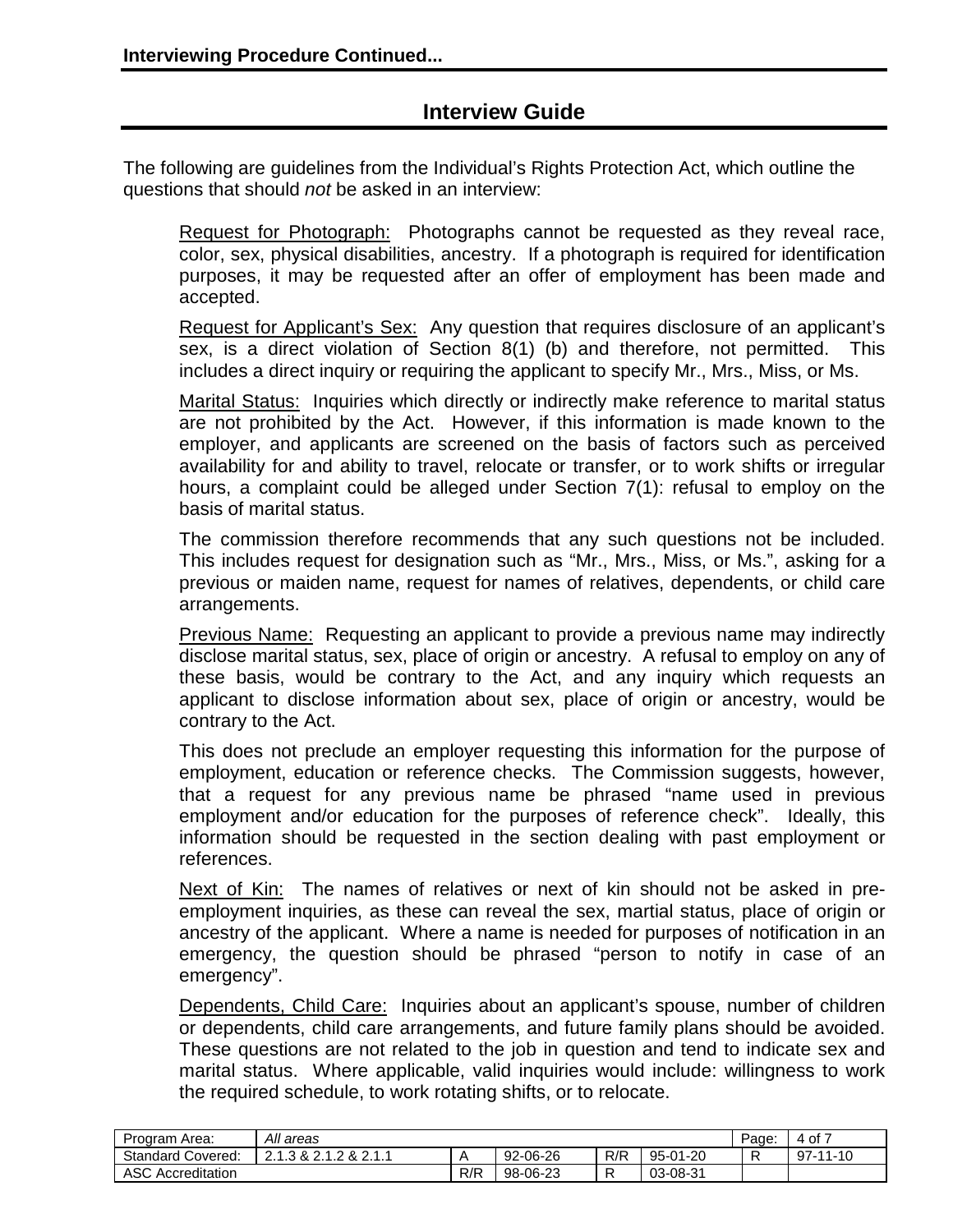Date of Birth and Age: While date of birth and age requests are not contrary to the Act, this information is occasionally used, or may appear to be used, to screen out applicants on the basis of age. The Act defines age as 18 years or age or older. Requiring information about the applicant's age could potentially lead to complaints under the Act. However, in employment positions where there is a legal minimum age requirement, the date of birth may be sought, or alternatively, a birth certificate may be requested. Some employers effectively utilize questions such as "are you legally entitled to work in this province?" or "are you of the age of majority?" as a means of obtaining the desired information about minimum age.

Previous Addresses: Only previous addresses within Canada may be requested, and the question should make this clear (e.g. "previous address, if in Canada"). To require an applicant to disclose a previous non-Canadian residence, would be contrary to the Act, which does not permit an employer to require an applicant to furnish information about place of origin.

Citizenship: Citizenship is not dealt with in the Act. However, a request for citizenship could require a non-Canadian applicant to disclose place of origin, contrary to the Act. Questions should be rephrased to require only information pertinent to employment suitability. Appropriate questions could include "are you a Canadian Citizen or Landed Immigrant?", with no distinction drawn between the two.

Verification of Landed Immigrant Status: A request for provision of a landed immigrant card as, verification of landed immigrant status, could lead to a complaint being laid under the Act. This certificate sets out the individual's sex, birth date, place of origin and marital status. Requiring provision of this information, even in such an indirect manner, is contrary to the Act. As well, it is foreseeable that an applicant might allege that the information contained in the certificate was used in a manner contrary to the Act.

The Commission recommends that this request be deleted. For those positions where this information is necessary, a recommended approach would be to require successful applicants to swear, or to affirm, their landed immigrant status. An alternative suggestion would be to require applicants to provide verification after an offer of employment has been accepted; the offer being contingent upon satisfactory proof of legal right to work in Canada.

Physical Disability: Regarding physical disabilities and/or health problems, the Act prohibits requiring an applicant to furnish any information about physical disability. It is not permissible to request an applicant to provide any information about the general state of his/her health, appearance, height, weight, or to request a general medical history, or examination, as part of the pre-employment inquiries. Nor can an applicant be required to disclose information about specific occupation related impediments, defects, or disabilities. It is permissible, though, to require a job-related medical examination after an employment offer, and to make that job offer contingent upon a satisfactory, job-related examination. It is acceptable to include a declaration by the applicant such as "I understand that a job-related medical examination may be required after an offer of employment has been made and further, that the offer of employment may be contingent upon a satisfactory job-related medical examination.

| Program Area:            | All areas                                     | Page: | $5$ of $7$ |     |                   |  |               |
|--------------------------|-----------------------------------------------|-------|------------|-----|-------------------|--|---------------|
| <b>Standard Covered:</b> | ົາ 4<br>$\sim$<br>$\circ$<br>.3 &<br>$\alpha$ |       | 92-06-26   | R/R | $95 - 0$<br>01-20 |  | 97-<br>-11-10 |
| <b>ASC Accreditation</b> |                                               | R/R   | 98-06-23   |     | 03-08-31          |  |               |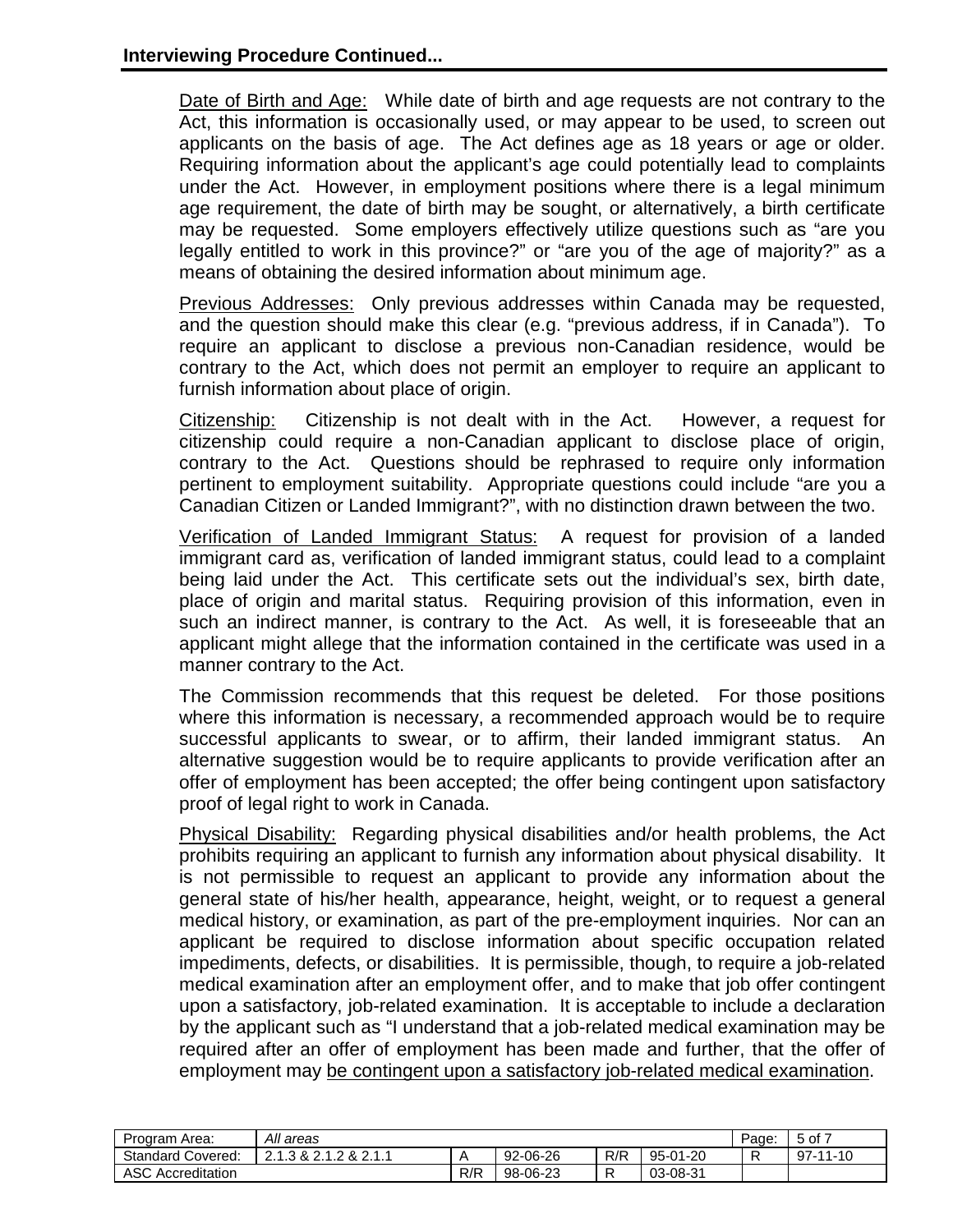Apart from the interview, employers may, through the use of complete job descriptions, ensure that potential applicants are given enough information to assess their own suitability for the job. It is acceptable to set out specific details in any employment advertisement or posting, about the nature and extent of any physical requirements of the position's duties. It should be noted that in the relatively short time during which Canadian jurisdictions have been dealing with "physical disability" in their respective codes, judicial, quasi-judicial and the Commission's own informal positions, have endorsed to varying degrees, the American precedent that there is an onus on employers to accommodate reasonably, either the peripheral aids required, or some limitation or re-arrangement of some of the duties of the position in question, in order to hire an otherwise qualified or qualifiable applicant.

Worker's Compensation Payments: An inquiry into receipt of present or past Worker's Compensation payments, indirectly requires an applicant to furnish information about a physical injury or disability. This can be contrary to the Act which protects applicants from having to furnish information about physical disabilities and should be deleted from the interview. Further basing, or being seen as basing, hiring decisions on the presence or absence of a Worker's Compensation history, could lead to a complaint under the Act as well.

Language Fluency*:* To require an applicant to state those languages in which he/she is fluent, could be seen as requiring disclosure information pertaining to place of origin or ancestry, contrary to the Act. Only fluency in languages specifically required in the job should be requested, and these should be clearly stated in the question.

Military Service: The heading "Military Service" should be qualified by the addition of the word "Canadian". Otherwise, individuals could disclose information about compulsory military service in another country, which in turn could reveal place of origin, contrary to the Act.

Educational Institutions Amended: While the names of academic, vocational, technical and professional institutions attended and the nature and level of education received may, of course, be requested, requiring information which reflects either the religious or racial affiliations of schools or other institutions attended, or the location of schools outside Canada, is not advisable.

Membership in Clubs, Organizations and Professional Associations: Requesting applicants to list those organizations and associations of which they are a member is permissible. However, a statement should be included, advising that the list may exclude reference to any organization which could indicate race, religion, colour, sex, ancestry, place of origin, or physical disabilities of the applicant or of his/her associates.

| Program Area:            | All areas                                                                                     | Page. | 6 of 7   |     |          |  |                |
|--------------------------|-----------------------------------------------------------------------------------------------|-------|----------|-----|----------|--|----------------|
| <b>Standard Covered:</b> | <b>pop</b> 1<br>3 & 2<br>$\overline{\mathbf{A}}$<br>$\alpha$<br>.<br>$\overline{\phantom{a}}$ |       | 92-06-26 | R/R | 95-01-20 |  | $97 - 11 - 10$ |
| <b>ASC Accreditation</b> |                                                                                               | R/R   | 98-06-23 |     | 03-08-31 |  |                |